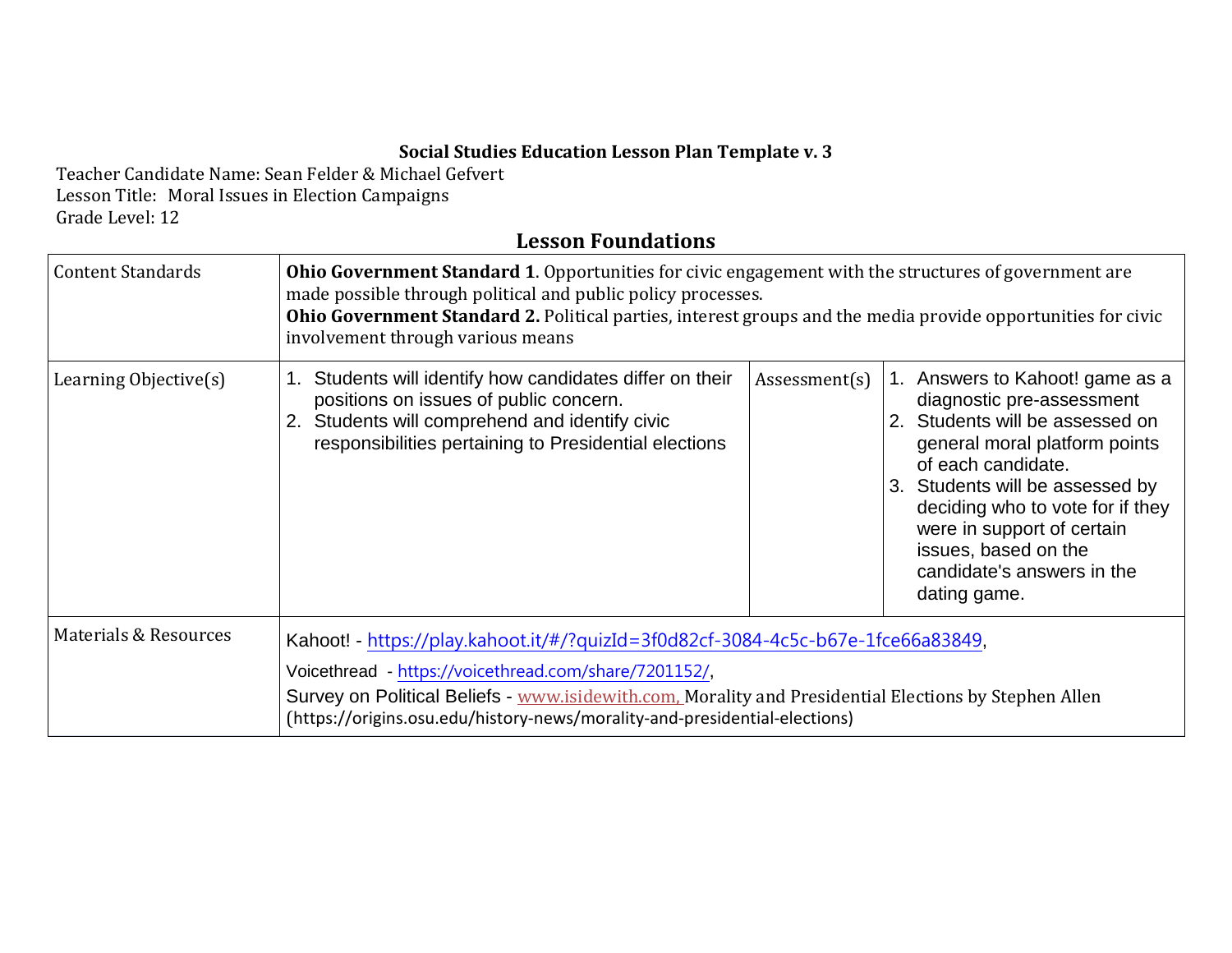## **Instructional Procedures/Steps**

*Note when you are addressing a learning objective and when enacting an assessment.*

|                       | Teacher will<br>Instructional procedure, questions you will ask, checks for<br>understanding, transitions, and evidence of culturally responsive<br>teaching practices.                                                      | Student will<br>What will students be doing?<br>What evidence of learning will students demonstrate?<br>Student-centered learning/opportunities for practice and application.                                                                                                                                                                                                                                |
|-----------------------|------------------------------------------------------------------------------------------------------------------------------------------------------------------------------------------------------------------------------|--------------------------------------------------------------------------------------------------------------------------------------------------------------------------------------------------------------------------------------------------------------------------------------------------------------------------------------------------------------------------------------------------------------|
| Opening<br>15 Minutes | Teacher will have assigned the origins article to be<br>read by the students prior to the start of the day's<br>class. Teacher requires students to develop an<br>opinion on the role of morals in presidential<br>elections | Students will have read the origins article prior to the<br>day's class and come in with an opinion about the<br>role of morality in Presidential elections                                                                                                                                                                                                                                                  |
|                       | Student will complete Kahoot Quiz to determine<br>understanding of political parties.<br>https://play.kahoot.it/#/?quizId=3f0d82cf-3084-<br>4c5c-b67e-1fce66a83849                                                           | Students will participate in a Kahoot online quiz to<br>serve as a diagnostic pre-assessment of their<br>knowledge of current candidates and the election<br>process. This will serve as a way to inform the<br>majority of students there is much more about the<br>election process to learn and provides a transition<br>into the next activity on the candidates and their<br>moral viewpoints on issues |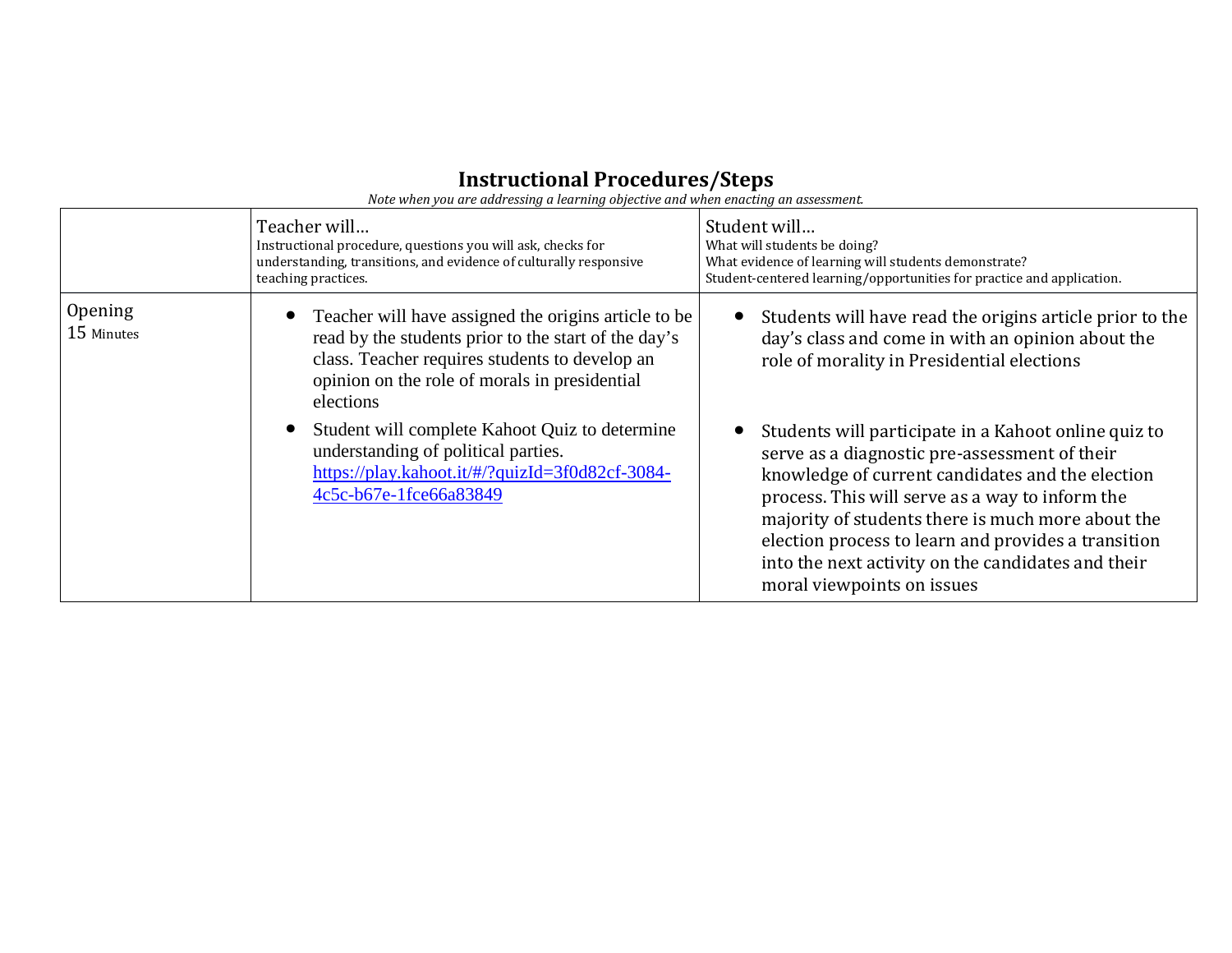| Instruction<br>Minutes | Teacher will prepare and present a Voicethread (online<br>video slideshow) presentation in the form of the Dating<br>Game (1980s TV game show) about different presidential<br>candidates (in this case Clinton, Carson, Sanders, and<br>Trump). This is designed to be an engaging way to inform<br>students of these candidates differing viewpoint on key<br>morality issues.                                 | Students will observe the Voicethread dating game presentation<br>and take note of the moral standpoints of some of the prominent<br>candidates up until this point for the 2016 Presidential election.<br>Students should take away the differing viewpoints on specific<br>issues among the different candidates to gain a better<br>understanding of not just policy, but morality and ethics when it<br>comes to selecting a presidential candidate.                               |
|------------------------|------------------------------------------------------------------------------------------------------------------------------------------------------------------------------------------------------------------------------------------------------------------------------------------------------------------------------------------------------------------------------------------------------------------|----------------------------------------------------------------------------------------------------------------------------------------------------------------------------------------------------------------------------------------------------------------------------------------------------------------------------------------------------------------------------------------------------------------------------------------------------------------------------------------|
|                        | $\triangleright$ Voicethread is on online video slideshow type<br>software. You can choose a picture, video, or text<br>to represent your slide and then leave voice, video,<br>or text comments on the page to convey additional<br>messages. Students given access to the software<br>can also leave comments, such as answering a<br>question, or asking for clarification on an issue<br>that confused them. |                                                                                                                                                                                                                                                                                                                                                                                                                                                                                        |
|                        | Teacher will instruct students to complete an online<br>interactive survey on political beliefs/policy choices that<br>identifies which politician they would most likely side<br>with. (www.isidewith.com)                                                                                                                                                                                                      | Students will be responsible for completing a survey on political<br>beliefs/party choices that identifies the politician they would<br>most likely side with.                                                                                                                                                                                                                                                                                                                         |
|                        | Teacher will ask students if they were surprised by their<br>computer-matched candidate.                                                                                                                                                                                                                                                                                                                         | Students will contribute to a small class discussion relating to<br>their reactions regarding the results of the survey                                                                                                                                                                                                                                                                                                                                                                |
|                        | Teacher will instruct students to write a 3 paragraph<br>response over the Voicethread and the origins article,<br>comparing the impact morality has played in past<br>elections and the impact it will have in the upcoming<br>2016 election.                                                                                                                                                                   | Students should then compare this with the article they read<br>from Origins prior to the class and write a 3 paragraph response<br>overwhy they believe issues have played a larger role than<br>morality in presidential elections, and with the state of the nation<br>currently, if its impact will play a greater role in the upcoming<br>Presidential election. Students should cite evidence directly from<br>the article. (It is the student's duty to educate themselves over |
|                        | Questions We Will Ask:<br>1. How well do you know the major candidates for                                                                                                                                                                                                                                                                                                                                       | the issues and standpoints of this upcoming election, as they will<br>all be able to vote for the first time, and this is a great activity to<br>inspire them to think about candidates in a critical way)                                                                                                                                                                                                                                                                             |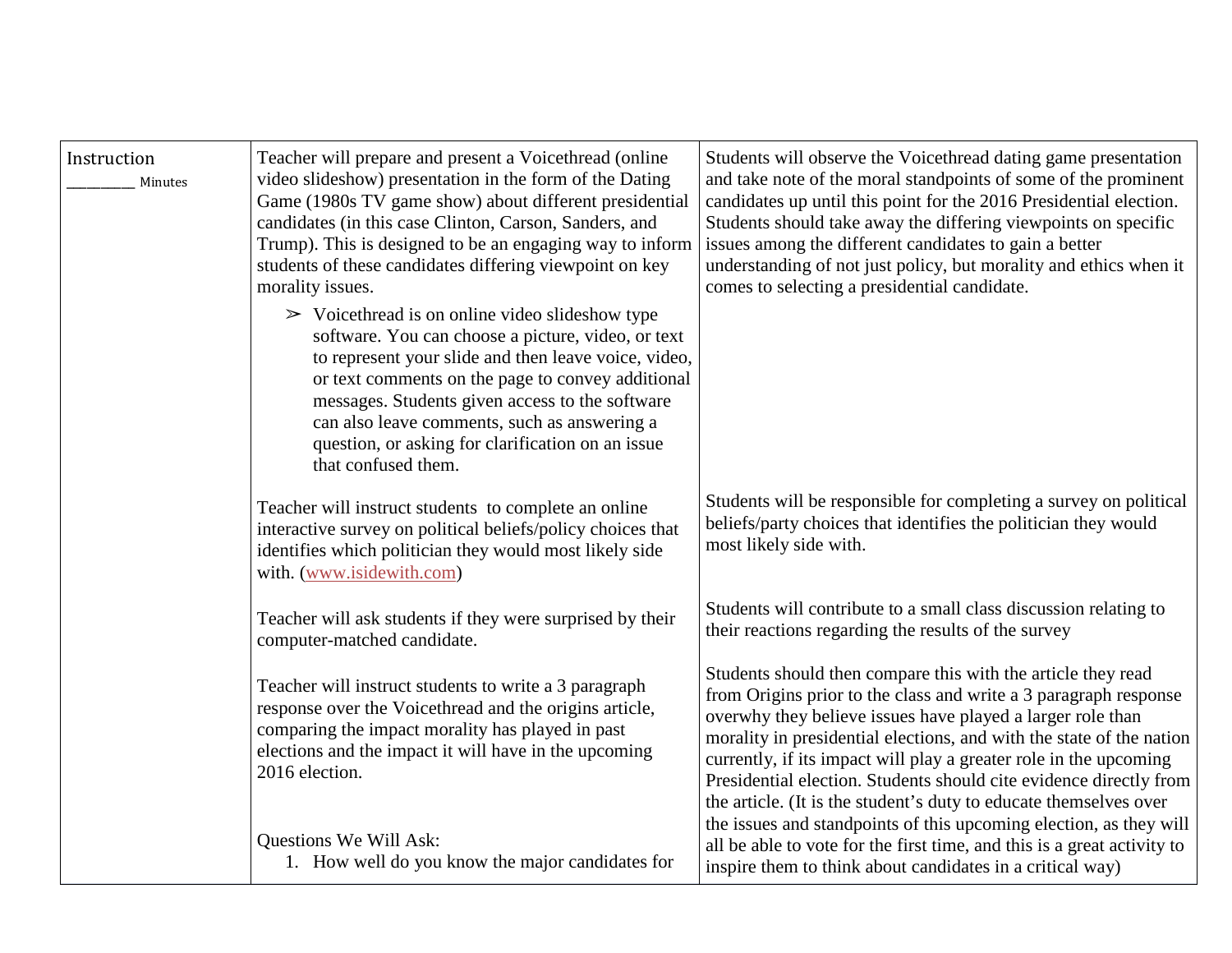|  | President?<br>2. How much do you know about the national<br>conventions coming up in 2016?<br>3. Which is more important: a candidate's positions<br>on issues or his or her moral qualities?<br>Both Trump and Carson have taken exclusionary<br>4.<br>stands on issues: Trump wants to deport<br>immigrants and Carson believes that a Muslim<br>should not be able to be President. Is it troubling<br>that Trump and Carson lead Republican polls to<br>become their nominee for President?<br>5. Given that Trump and Carson lead Republican<br>polls to become the nominee, do you think either<br>could win a general election? | According to the article, there has been a moral decay<br>among American voters, and while this may be true, I<br>feel issues play a larger role because they have a greater<br>impact than a candidate's morals when it comes to<br>policy. Taking a President like Clinton into account, his<br>questionable morality did not have an impact over the<br>policy he influenced, his standpoint on the major issues<br>did. Someone like JFK, who is praised by a majority of<br>the public, was frequently rumored to have extramarital<br>affairs but it did not weigh on his reputation. THis<br>election may be different however simply because<br>certain candidates moral standards may contribute to<br>policy they attempt to influence. Candidates, such as<br>Trump have made it clear that various minorities do not<br>belong in this country and it is his plan to rid the country<br>of them. While it is clear some of the population agree<br>with him, a large percentage does not and I feel this<br>could sway many voters. |
|--|----------------------------------------------------------------------------------------------------------------------------------------------------------------------------------------------------------------------------------------------------------------------------------------------------------------------------------------------------------------------------------------------------------------------------------------------------------------------------------------------------------------------------------------------------------------------------------------------------------------------------------------|-------------------------------------------------------------------------------------------------------------------------------------------------------------------------------------------------------------------------------------------------------------------------------------------------------------------------------------------------------------------------------------------------------------------------------------------------------------------------------------------------------------------------------------------------------------------------------------------------------------------------------------------------------------------------------------------------------------------------------------------------------------------------------------------------------------------------------------------------------------------------------------------------------------------------------------------------------------------------------------------------------------------------------------------------|
|--|----------------------------------------------------------------------------------------------------------------------------------------------------------------------------------------------------------------------------------------------------------------------------------------------------------------------------------------------------------------------------------------------------------------------------------------------------------------------------------------------------------------------------------------------------------------------------------------------------------------------------------------|-------------------------------------------------------------------------------------------------------------------------------------------------------------------------------------------------------------------------------------------------------------------------------------------------------------------------------------------------------------------------------------------------------------------------------------------------------------------------------------------------------------------------------------------------------------------------------------------------------------------------------------------------------------------------------------------------------------------------------------------------------------------------------------------------------------------------------------------------------------------------------------------------------------------------------------------------------------------------------------------------------------------------------------------------|